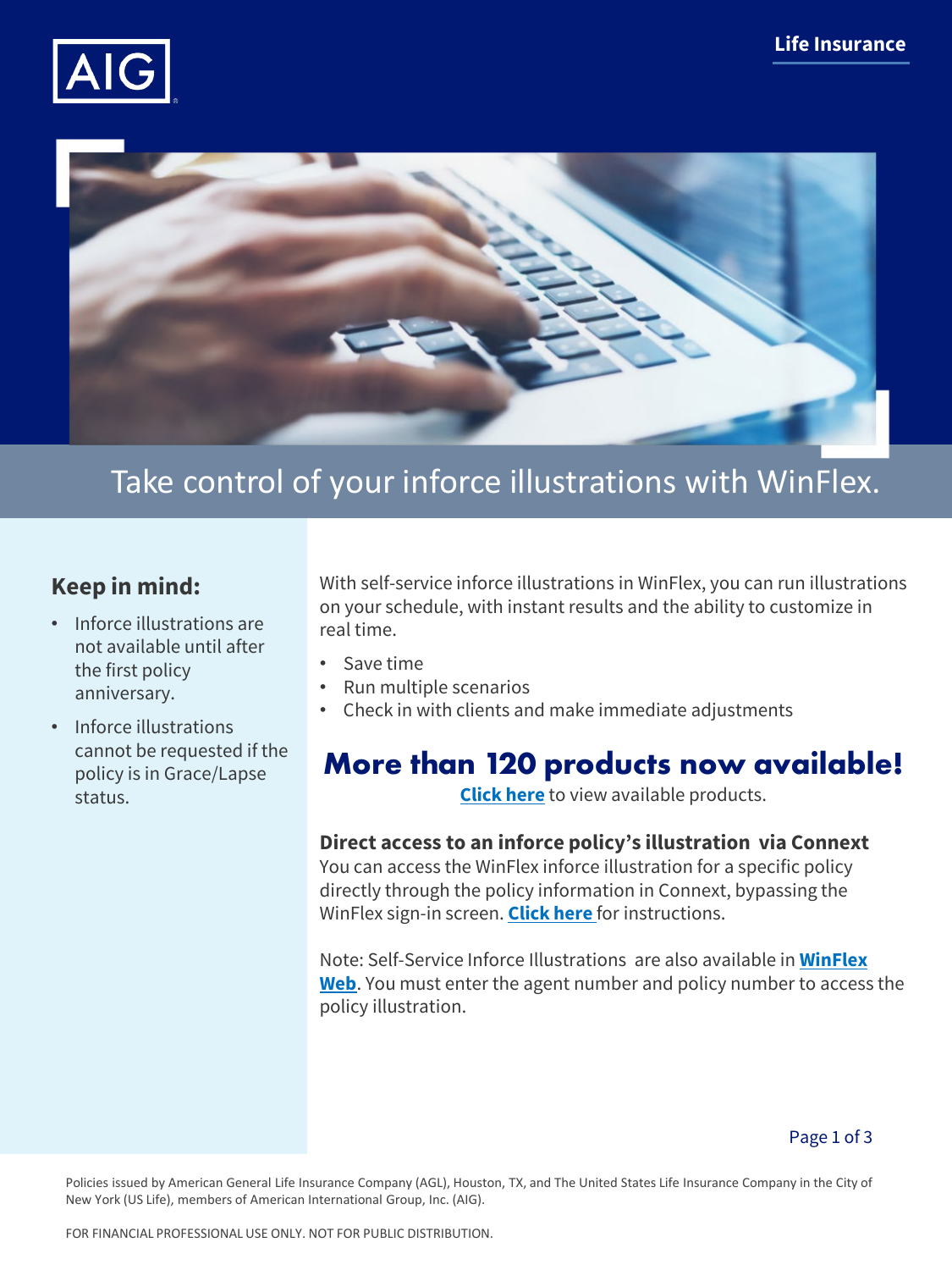# <span id="page-1-0"></span>Direct sign-in from policy to WinFlex Inforce Reprojection (Illustration)

To directly access WinFlex's Inforce Reprojection screen from a specific policy:

- Bring up the Detailed Policy Information in Connext for the desired policy
- Under the Values tab, click the **click here** button in the Inforce Reprojection line.

| Coverage                                                                | Insured/Owner                                                                                                                          | Payment                                                                       | Values                                                                                                                                          |         | <b>Beneficiaries</b>                             |                 | <b>Agent List</b>                                                                                                         | Correspondence                 |                  |                          |                                                        |
|-------------------------------------------------------------------------|----------------------------------------------------------------------------------------------------------------------------------------|-------------------------------------------------------------------------------|-------------------------------------------------------------------------------------------------------------------------------------------------|---------|--------------------------------------------------|-----------------|---------------------------------------------------------------------------------------------------------------------------|--------------------------------|------------------|--------------------------|--------------------------------------------------------|
| Values information is current as of                                     |                                                                                                                                        |                                                                               |                                                                                                                                                 |         |                                                  |                 |                                                                                                                           |                                |                  |                          |                                                        |
| 1/4/2021                                                                |                                                                                                                                        |                                                                               |                                                                                                                                                 |         |                                                  |                 |                                                                                                                           |                                |                  |                          |                                                        |
|                                                                         | Inforce Reprojection: Not all policies are eligible for Reprojection. Please click here to find out if this policy is eligible or not. |                                                                               |                                                                                                                                                 |         |                                                  |                 |                                                                                                                           |                                |                  |                          |                                                        |
| $\wedge$ Hide Details                                                   |                                                                                                                                        |                                                                               |                                                                                                                                                 |         | <b>Policy Values</b>                             |                 |                                                                                                                           |                                |                  |                          |                                                        |
|                                                                         |                                                                                                                                        | 學                                                                             | Max Accumulator+ IUL                                                                                                                            |         |                                                  |                 |                                                                                                                           |                                |                  |                          | <b>O</b> Calculat                                      |
| If the policy is<br>eligible for                                        |                                                                                                                                        | Insured                                                                       | Solve For<br><b>Index Strategy</b><br><b>Policy Options</b><br><b>Disbursements</b><br>Riders<br><b>Inforce</b><br>Reports<br><b>Agent Info</b> |         |                                                  |                 |                                                                                                                           |                                |                  | Access                   |                                                        |
| <b>Reprojection:</b>                                                    |                                                                                                                                        | <b>Client Name</b>                                                            |                                                                                                                                                 |         |                                                  |                 |                                                                                                                           |                                |                  |                          | 0 <sub>Er</sub>                                        |
| The user will be                                                        |                                                                                                                                        | Sex                                                                           | Date of Birth                                                                                                                                   |         |                                                  | Female <b>v</b> |                                                                                                                           |                                |                  |                          |                                                        |
| taken directly to the                                                   |                                                                                                                                        |                                                                               |                                                                                                                                                 |         |                                                  |                 |                                                                                                                           |                                |                  |                          | Enter<br>Index                                         |
| policy in WinFlex.                                                      |                                                                                                                                        | Age<br>Class <sup>O</sup><br><b>Table Rating</b>                              |                                                                                                                                                 |         | 49                                               |                 |                                                                                                                           |                                |                  |                          | The 9<br>100%                                          |
|                                                                         |                                                                                                                                        |                                                                               |                                                                                                                                                 |         | <b>Preferred Plus</b><br>$\overline{\mathbf{v}}$ |                 | $\pmb{\mathbb{v}}$                                                                                                        |                                |                  |                          | Note:<br>Value                                         |
|                                                                         |                                                                                                                                        | <b>Temporary Flat Extra</b>                                                   |                                                                                                                                                 |         | 0.00                                             |                 |                                                                                                                           |                                |                  |                          | policy                                                 |
|                                                                         |                                                                                                                                        |                                                                               | <b>Temporary Flat Extra Years</b>                                                                                                               |         |                                                  |                 |                                                                                                                           |                                |                  |                          | For m<br>utiliz<br>and t                               |
|                                                                         |                                                                                                                                        | Permanent Flat Extra                                                          |                                                                                                                                                 |         | 0.00                                             |                 |                                                                                                                           |                                |                  |                          | the'<br>Accor                                          |
|                                                                         |                                                                                                                                        | <b>State of Issue</b>                                                         |                                                                                                                                                 |         | California                                       |                 |                                                                                                                           |                                |                  |                          | <b>Δlte</b>                                            |
|                                                                         |                                                                                                                                        | <b>C</b> alculate<br>紧<br>Change Pr<br><b>Estate Master Four Plus</b>         |                                                                                                                                                 |         |                                                  |                 |                                                                                                                           |                                |                  |                          |                                                        |
|                                                                         |                                                                                                                                        | <b>Client Data</b>                                                            | Disbursements                                                                                                                                   | Access  |                                                  |                 |                                                                                                                           |                                |                  |                          |                                                        |
|                                                                         |                                                                                                                                        |                                                                               | Run Reprojection as is<br>$\checkmark$                                                                                                          |         |                                                  |                 |                                                                                                                           |                                |                  |                          |                                                        |
| If the policy is                                                        |                                                                                                                                        | <b>Policy Number</b>                                                          | A10052569L                                                                                                                                      |         | <b>Client Name</b>                               |                 | JDTNDY W QOJUSSX                                                                                                          |                                |                  |                          | If Run Reprojection as is                              |
| <b>NOT eligible for</b><br><b>Reprojection:</b><br>The user will see an |                                                                                                                                        | Sex                                                                           | State<br>Age<br>New Mexico<br>Female $\vee$<br>$\checkmark$                                                                                     |         |                                                  |                 |                                                                                                                           |                                |                  |                          | fields under Policy Inform<br>Options fields and Disbu |
|                                                                         |                                                                                                                                        | <b>Policy Information</b><br>Solve For<br>No Solve (Enter Face and Premium) v |                                                                                                                                                 |         |                                                  |                 |                                                                                                                           |                                |                  | fields should be ENABLEI |                                                        |
|                                                                         |                                                                                                                                        |                                                                               | Face Amount <sup>O</sup><br>25,000                                                                                                              |         | Errors                                           |                 |                                                                                                                           |                                | ×                |                          |                                                        |
| error message in<br>WinFlex and be                                      |                                                                                                                                        | Premium                                                                       |                                                                                                                                                 | 37.50   | <b>Question</b> Invalid                          |                 |                                                                                                                           |                                | <b>Suggested</b> |                          |                                                        |
| advised to call the                                                     |                                                                                                                                        | <b>Policy Options</b><br><b>Death Benefit Option</b>                          |                                                                                                                                                 | evel    | Label<br><b>Access</b><br>Code -                 |                 | <b>Answer Error Message</b><br>Product is N/A for Inforce Reprojections at this<br>time. Please call your Home Office for |                                | Answer<br>Row    |                          |                                                        |
| Home Office for                                                         |                                                                                                                                        | <b>Premium Payment Mode</b><br><b>External Lump Sum Amount</b>                |                                                                                                                                                 | Quarter | PTIB                                             |                 | assistance at 800-247-8837, prompt 1                                                                                      |                                |                  |                          |                                                        |
| assistance.                                                             |                                                                                                                                        | <b>Internal Lump Sum Amount</b>                                               | $\pmb{\mathsf{o}}$<br>$\pmb{\mathsf{o}}$                                                                                                        |         |                                                  |                 |                                                                                                                           | <b>Fix All Errors</b><br>Close |                  |                          |                                                        |